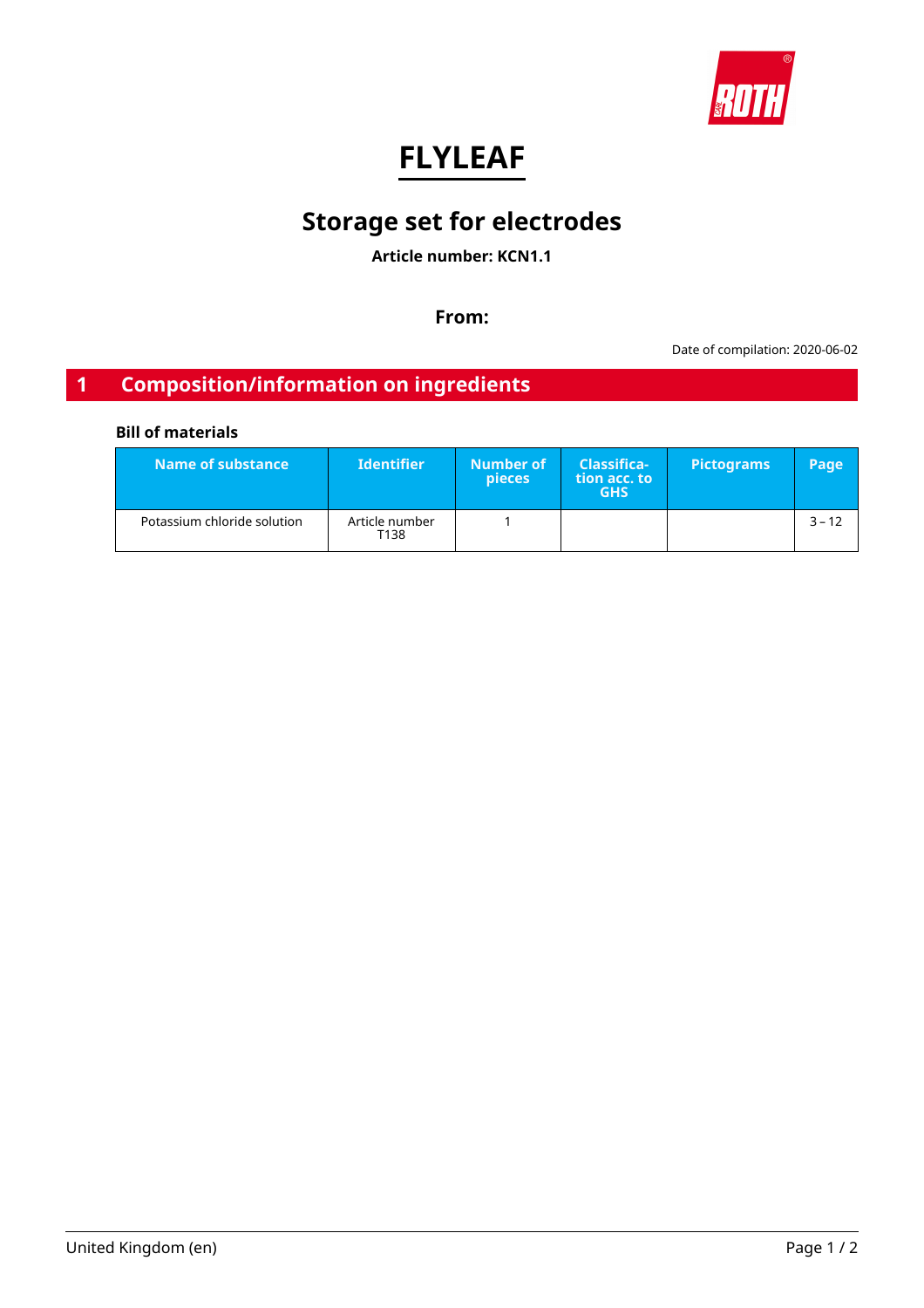

# **Storage set for electrodes**

**Article number: KCN1.1**

| $\overline{2}$ | <b>Hazards identification</b>                                                                               |                                                                                 |
|----------------|-------------------------------------------------------------------------------------------------------------|---------------------------------------------------------------------------------|
| 2.1            | <b>Label elements</b>                                                                                       |                                                                                 |
|                | <b>Signal word</b><br>Not required                                                                          |                                                                                 |
|                | Labelling according to Regulation (EC) No 1272/2008 (CLP)                                                   |                                                                                 |
|                | <b>Precautionary statements</b>                                                                             |                                                                                 |
|                |                                                                                                             |                                                                                 |
|                |                                                                                                             |                                                                                 |
| 3              | <b>Transport information</b>                                                                                |                                                                                 |
| 3.1            | <b>UN number</b>                                                                                            | Not subject to transport regulations                                            |
| 3.2            | UN proper shipping name                                                                                     | Not relevant                                                                    |
| 3.4            | <b>Packing group</b>                                                                                        | Not relevant                                                                    |
| 3.5            | <b>Environmental hazards</b>                                                                                | None (non-environmentally hazardous acc. to the<br>dangerous goods regulations) |
| 3.6            | <b>Special precautions for user</b>                                                                         |                                                                                 |
| 3.7            | There is no additional information.<br><b>Information for each of the UN Model Regulations</b>              |                                                                                 |
| 3.8            | The cargo is not intended to be carried in bulk.<br><b>Information for each of the UN Model Regulations</b> |                                                                                 |
|                |                                                                                                             | • Transport of dangerous goods by road, rail and inland waterway (ADR/RID/ADN)  |
|                | Not subject to ADR, RID and ADN.                                                                            |                                                                                 |
|                | • International Maritime Dangerous Goods Code (IMDG)                                                        |                                                                                 |
|                | Not subject to IMDG.                                                                                        |                                                                                 |
|                | • International Civil Aviation Organization (ICAO-IATA/DGR)                                                 |                                                                                 |

Not subject to ICAO-IATA.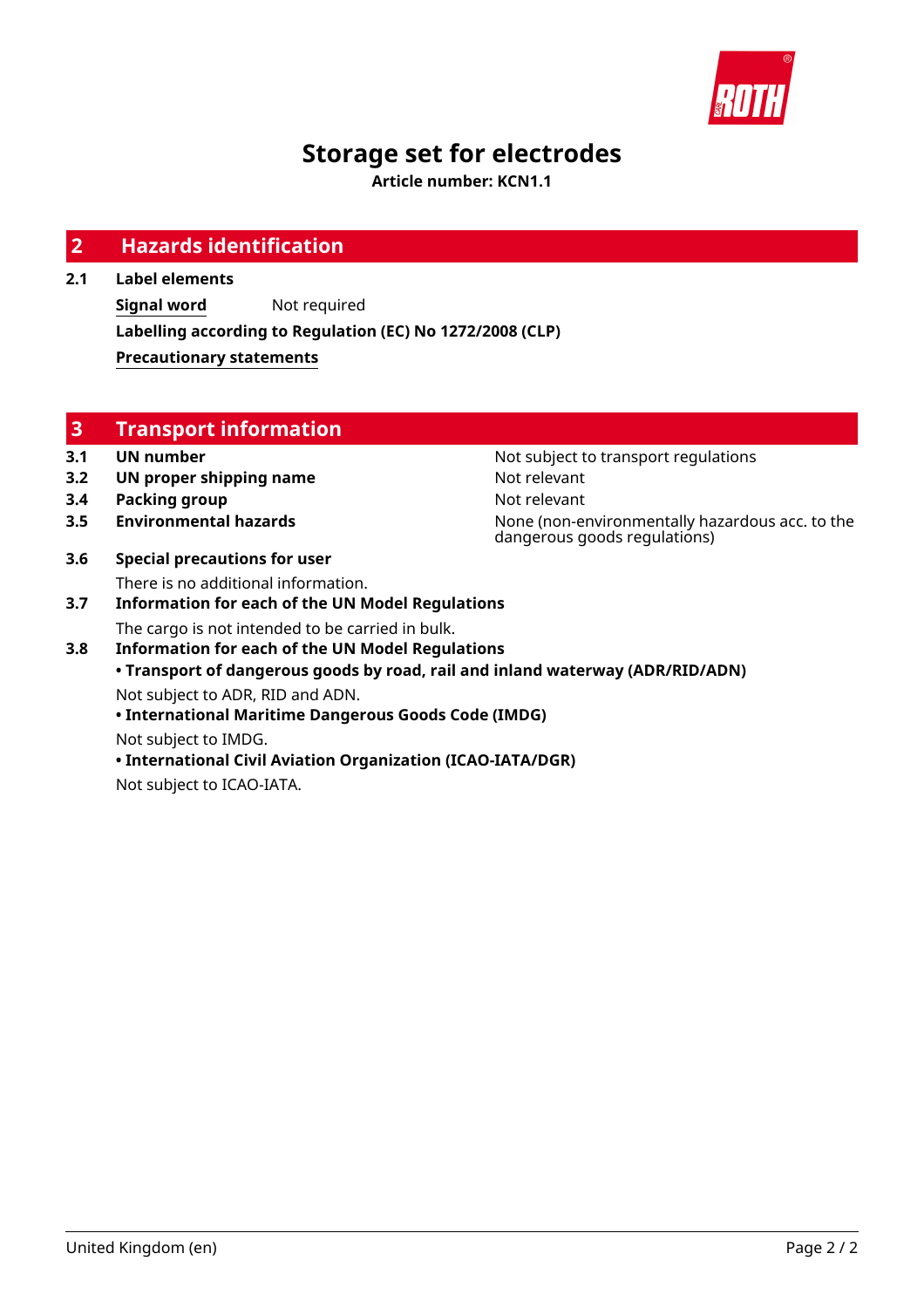

## <span id="page-2-0"></span>**Potassium chloride solution 3 mol/l - 3 N, volumetric standard solution**

article number: **T138** Version: **2.0 en** Replaces version of: 2016-10-06 Version: (1)

## **SECTION 1: Identification of the substance/mixture and of the company/ undertaking**

## **1.1 Product identifier**

Identification of the substance **Potassium chloride solution**

Article number T138

Registration number (REACH) not relevant (mixture)

## **1.2 Relevant identified uses of the substance or mixture and uses advised against**

**Identified uses:** laboratory chemical laboratory and analytical use

## **1.3 Details of the supplier of the safety data sheet**

Carl Roth GmbH + Co KG Schoemperlenstr. 3-5 D-76185 Karlsruhe Germany

**Telephone:** +49 (0) 721 - 56 06 0 **Telefax:** +49 (0) 721 - 56 06 149 **e-mail:** sicherheit@carlroth.de **Website:** www.carlroth.de

Competent person responsible for the safety data : Department Health, Safety and Environment sheet:

## **e-mail (competent person): sicherheit@carlroth.de**

## **1.4 Emergency telephone number**

| <b>Name</b>                                                | <b>Street</b> | <b>Postal code/city</b> | <b>Telephone</b> | <b>Website</b> |
|------------------------------------------------------------|---------------|-------------------------|------------------|----------------|
| National Poisons In-<br>formation Service<br>City Hospital | Dudley Rd     | B187QH Birmingham       | 844 892 0111     |                |

Emergency information service **+49/(0)89 19240**

## **SECTION 2: Hazards identification**

## **2.1 Classification of the substance or mixture**

## **Classification according to Regulation (EC) No 1272/2008 (CLP)**

This mixture does not meet the criteria for classification in accordance with Regulation No 1272/2008/ EC.

## **2.2 Label elements**

## **Labelling according to Regulation (EC) No 1272/2008 (CLP)**

not required

**Signal word** not required

**2.3 Other hazards**

date of compilation: 2016-10-06 Revision: 2020-06-02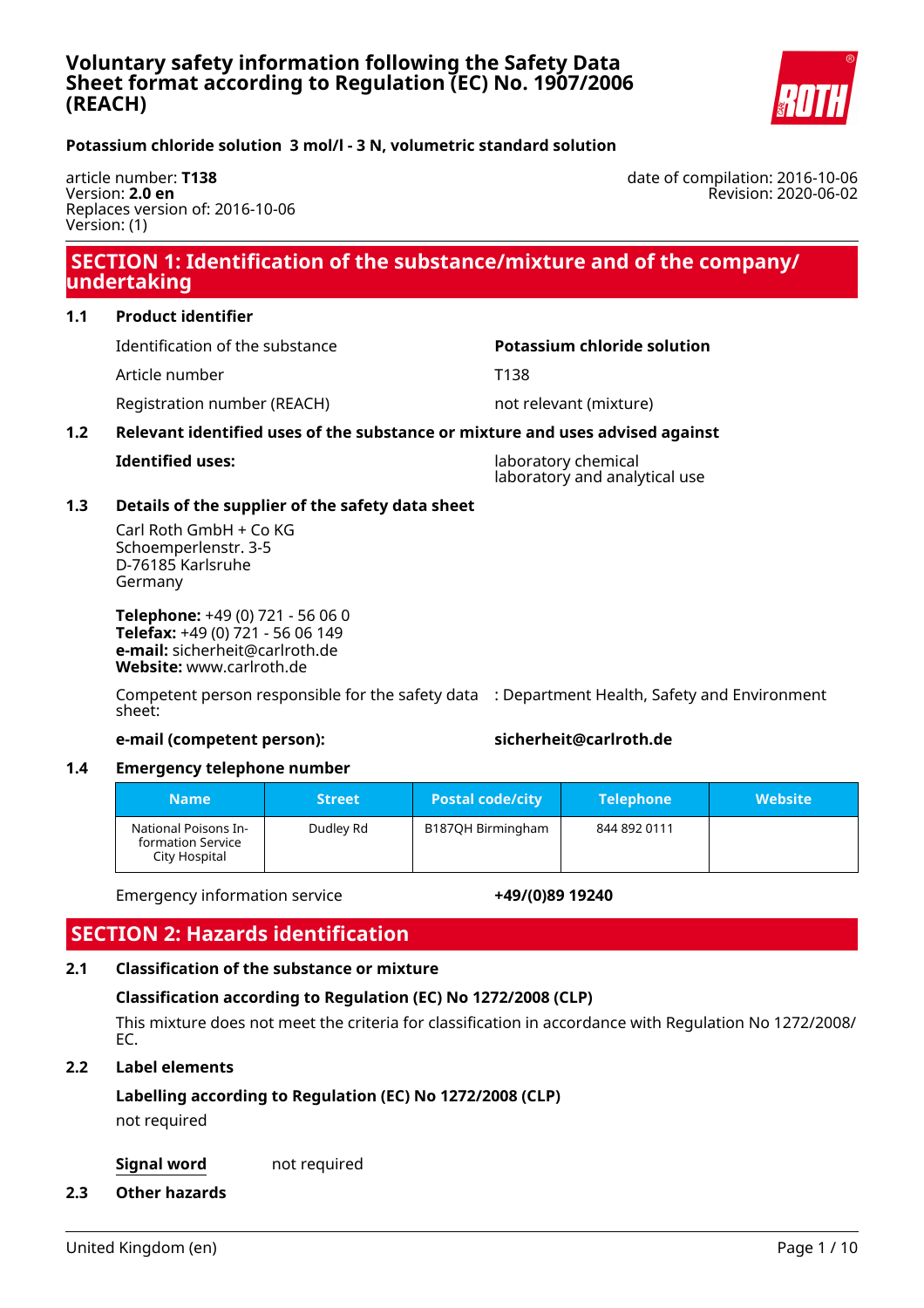

## **Potassium chloride solution 3 mol/l - 3 N, volumetric standard solution**

article number: **T138**

There is no additional information.

## **SECTION 3: Composition/information on ingredients**

#### **3.2 Mixtures**

## **Description of the mixture**

This mixture does not meet the criteria for classification.

## **SECTION 4: First aid measures**

**4.1 Description of first aid measures**



**General notes** Take off contaminated clothing.

## **Following inhalation**

Provide fresh air.

#### **Following skin contact**

Rinse skin with water/shower.

## **Following eye contact**

Rinse cautiously with water for several minutes.

#### **Following ingestion**

Rinse mouth. Call a doctor if you feel unwell.

- **4.2 Most important symptoms and effects, both acute and delayed** Symptoms and effects are not known to date
- **4.3 Indication of any immediate medical attention and special treatment needed** none

## **SECTION 5: Firefighting measures**

## **5.1 Extinguishing media**



## **Suitable extinguishing media**

Co-ordinate fire-fighting measures to the fire surroundings water spray, foam, dry extinguishing powder, carbon dioxide (CO₂)

#### **Unsuitable extinguishing media**

water jet

**5.2 Special hazards arising from the substance or mixture** Non-combustible.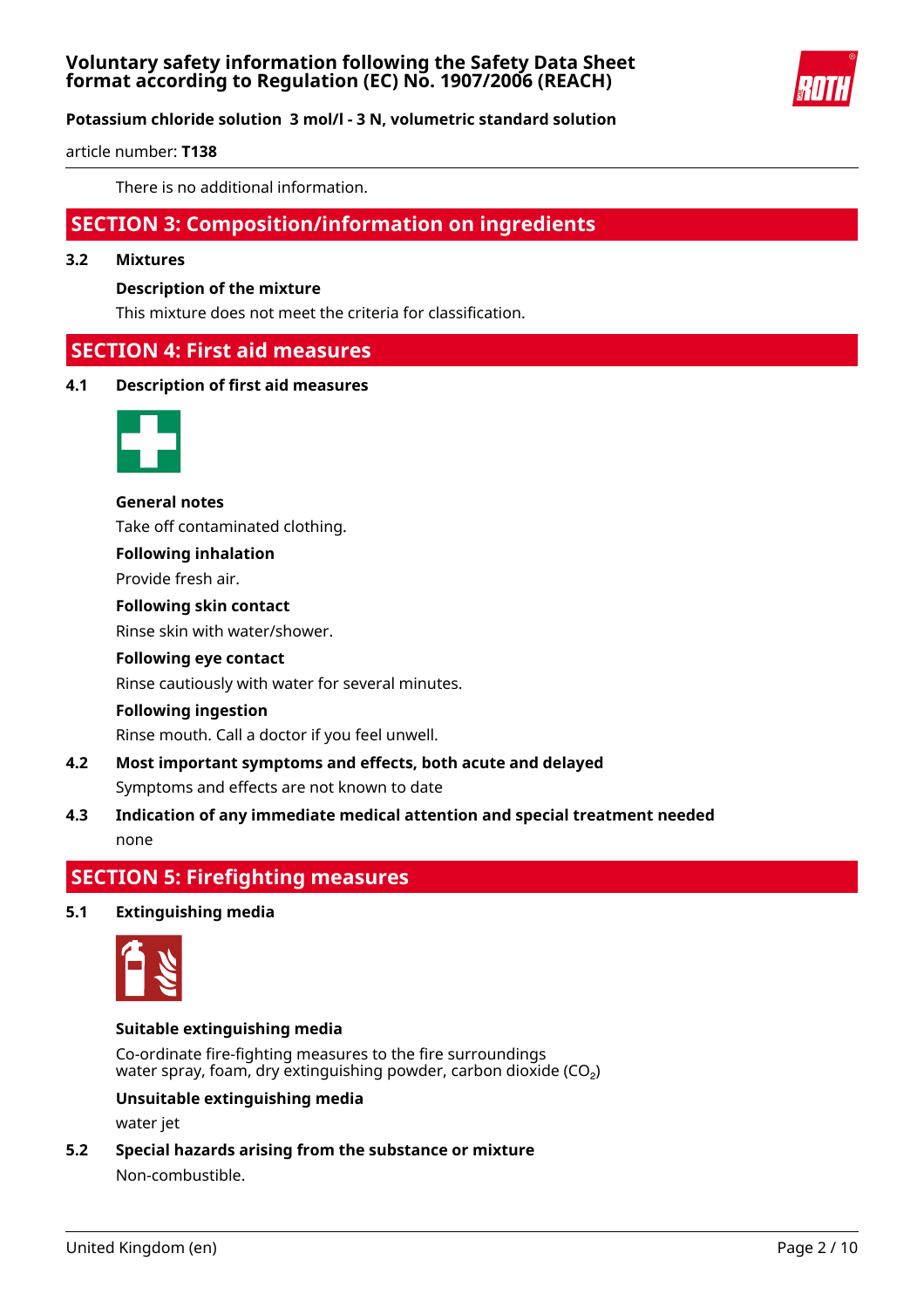

article number: **T138**

## **Hazardous combustion products**

in case of fire and/or explosion do not breathe fumes

## **5.3 Advice for firefighters**

Fight fire with normal precautions from a reasonable distance. Wear self-contained breathing apparatus.

## **SECTION 6: Accidental release measures**

**6.1 Personal precautions, protective equipment and emergency procedures**



#### **For non-emergency personnel**

No special measures are necessary.

## **6.2 Environmental precautions**

Keep away from drains, surface and ground water.

## **6.3 Methods and material for containment and cleaning up**

#### **Advice on how to contain a spill**

Covering of drains.

#### **Other information relating to spills and releases**

Place in appropriate containers for disposal.

#### **6.4 Reference to other sections**

Hazardous combustion products: see section 5. Personal protective equipment: see section 8. Incompatible materials: see section 10. Disposal considerations: see section 13.

## **SECTION 7: Handling and storage**

#### **7.1 Precautions for safe handling**

No special measures are necessary.

#### **Advice on general occupational hygiene**

Wash hands before breaks and after work.

## **7.2 Conditions for safe storage, including any incompatibilities**

Keep container tightly closed.

#### **Incompatible substances or mixtures**

Observe hints for combined storage.

#### **Consideration of other advice**

## **• Ventilation requirements**

Use local and general ventilation.

## **• Specific designs for storage rooms or vessels**

Recommended storage temperature: 15 – 25 °C.

## **7.3 Specific end use(s)**

No information available.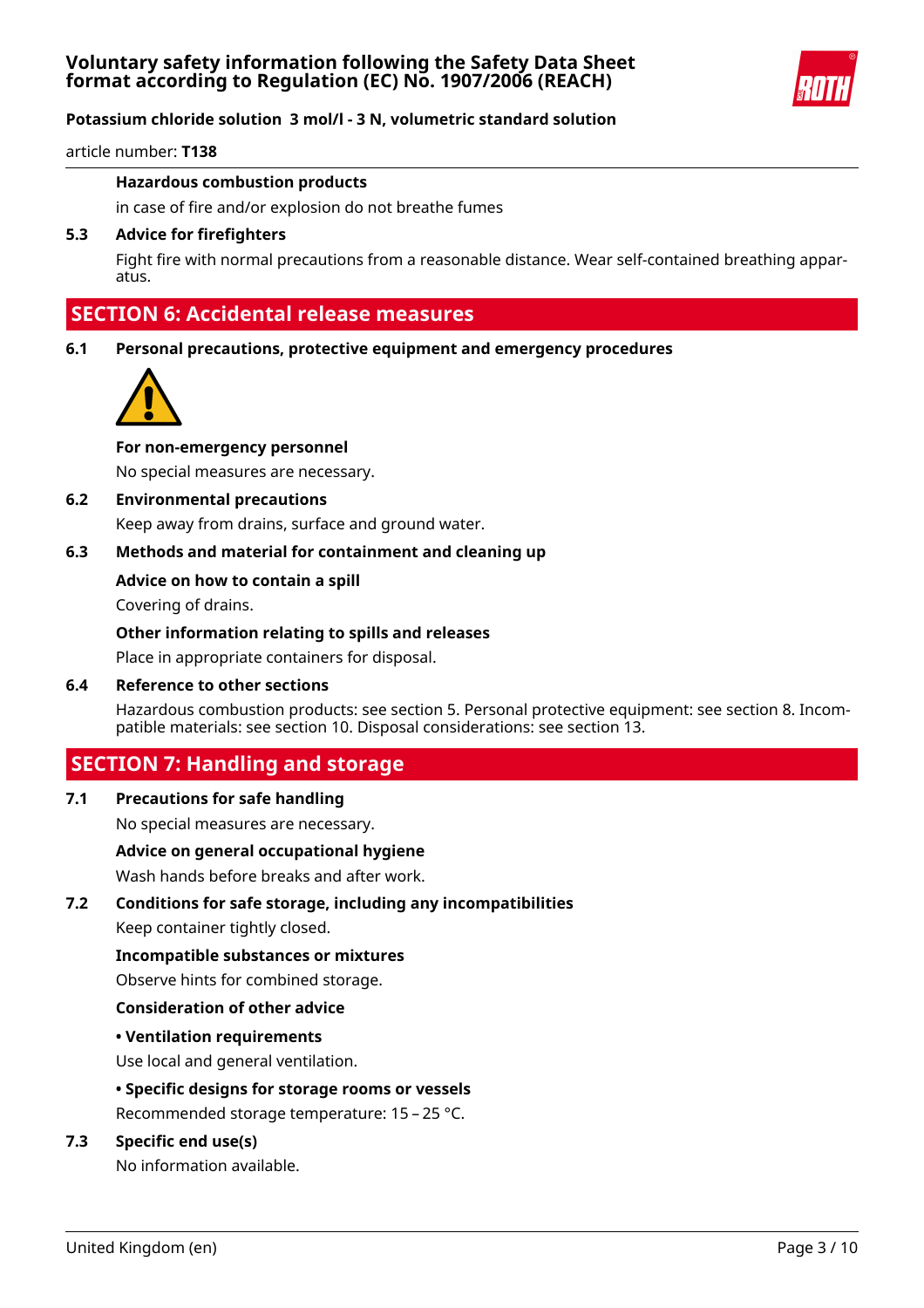

**Potassium chloride solution 3 mol/l - 3 N, volumetric standard solution**

article number: **T138**

## **SECTION 8: Exposure controls/personal protection**

**8.1 Control parameters**

## **National limit values**

## **Occupational exposure limit values (Workplace Exposure Limits)**

Data are not available.

## **8.2 Exposure controls**

## **Individual protection measures (personal protective equipment)**

## **Eye/face protection**



Use safety goggle with side protection.

## **Skin protection**



**Appearance**

## **• hand protection**

Hand protection is not required.

#### **• other protection measures**

Take recovery periods for skin regeneration. Preventive skin protection (barrier creams/ointments) is recommended.

#### **Respiratory protection**

Usually no personal respirative protection necessary. Respiratory protection necessary at: Aerosol or mist formation.

## **Environmental exposure controls**

Keep away from drains, surface and ground water.

## **SECTION 9: Physical and chemical properties**

## **9.1 Information on basic physical and chemical properties**

| Appearance                              |                   |
|-----------------------------------------|-------------------|
| Physical state                          | liquid (fluid)    |
| Colour                                  | colourless        |
| Odour                                   | odourless         |
| Odour threshold                         | No data available |
| Other physical and chemical parameters  |                   |
| pH (value)                              | ~1                |
| Melting point/freezing point            | not determined    |
| Initial boiling point and boiling range | $~100$ °C         |
| Flash point                             | not determined    |
|                                         |                   |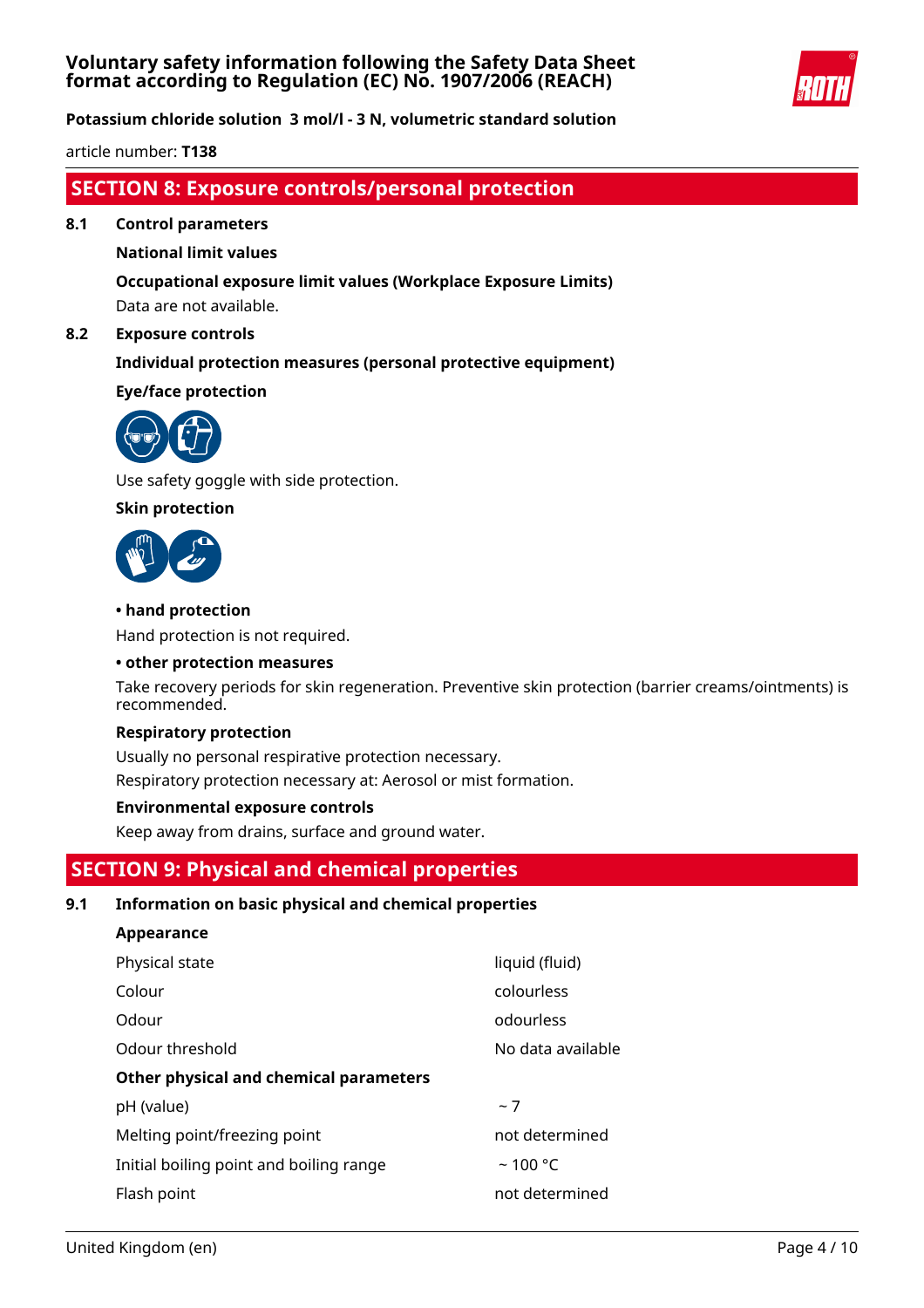

## **Potassium chloride solution 3 mol/l - 3 N, volumetric standard solution**

article number: **T138**

| Evaporation rate                | no data available                              |
|---------------------------------|------------------------------------------------|
| Flammability (solid, gas)       | not relevant (fluid)                           |
| <b>Explosive limits</b>         |                                                |
| · lower explosion limit (LEL)   | this information is not available              |
| • upper explosion limit (UEL)   | this information is not available              |
| Explosion limits of dust clouds | not relevant                                   |
| Vapour pressure                 | This information is not available.             |
| Density                         | 1,13 $9/$ <sub>cm</sub> at 20 °C               |
| Vapour density                  | This information is not available.             |
| <b>Bulk density</b>             | Not applicable                                 |
| Relative density                | Information on this property is not available. |
| Solubility(ies)                 |                                                |
| Water solubility                | miscible in any proportion                     |
| Partition coefficient           |                                                |
| n-octanol/water (log KOW)       | This information is not available.             |
| Auto-ignition temperature       | Information on this property is not available. |
| Decomposition temperature       | no data available                              |
| Viscosity                       | not determined                                 |
| <b>Explosive properties</b>     | Shall not be classified as explosive           |
| Oxidising properties            | none                                           |
| Othar information               |                                                |

## **9.2 Other information**

There is no additional information.

## **SECTION 10: Stability and reactivity**

## **10.1 Reactivity**

This material is not reactive under normal ambient conditions.

## **10.2 Chemical stability**

The material is stable under normal ambient and anticipated storage and handling conditions of temperature and pressure.

**10.3 Possibility of hazardous reactions** No known hazardous reactions

## **10.4 Conditions to avoid** There are no specific conditions known which have to be avoided.

## **10.5 Incompatible materials**

There is no additional information.

## **10.6 Hazardous decomposition products** Hazardous combustion products: see section 5.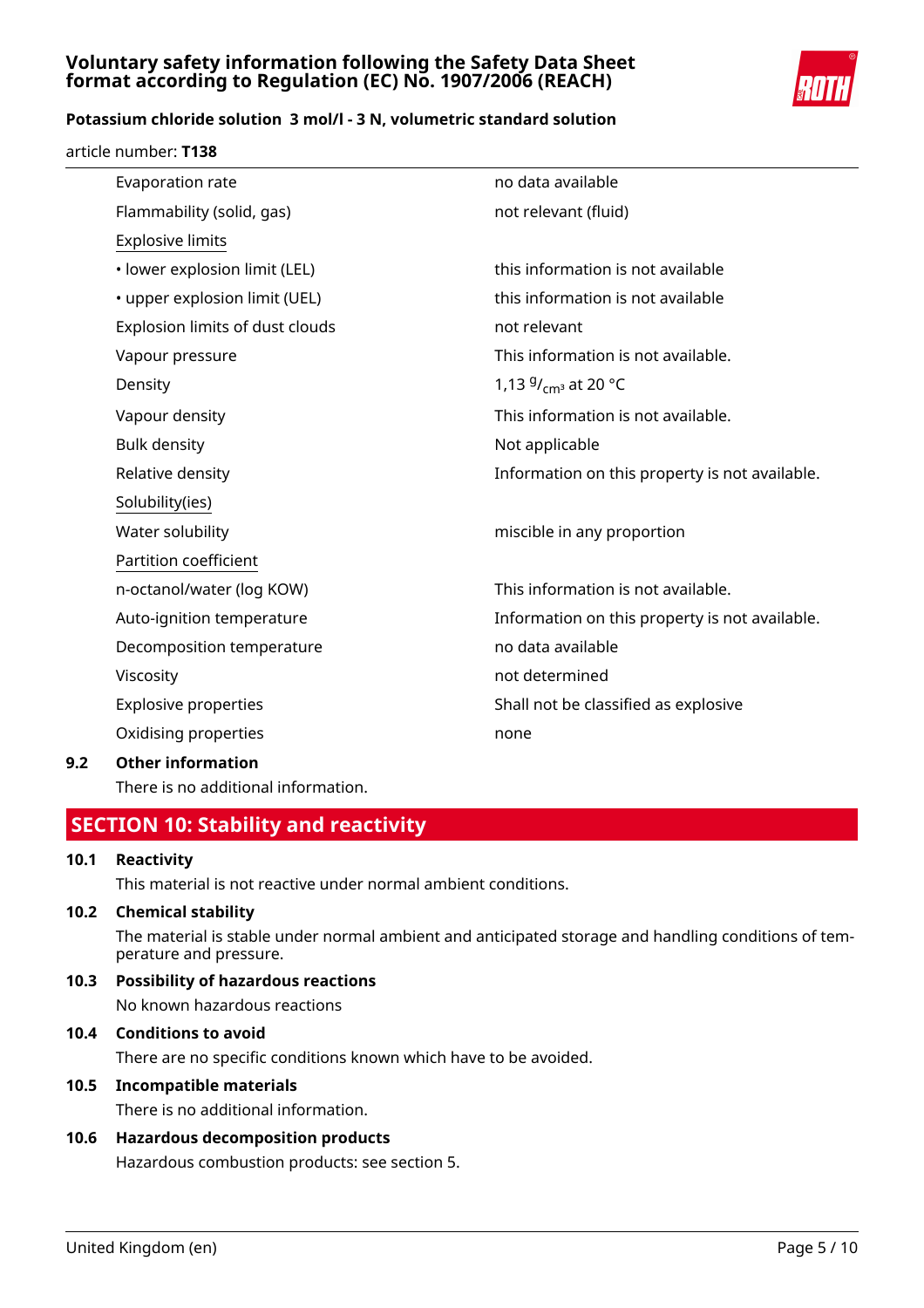

## **Potassium chloride solution 3 mol/l - 3 N, volumetric standard solution**

article number: **T138**

## **SECTION 11: Toxicological information**

## **11.1 Information on toxicological effects**

## **Acute toxicity**

Shall not be classified as acutely toxic.

#### **Skin corrosion/irritation**

Shall not be classified as corrosive/irritant to skin.

#### **Serious eye damage/eye irritation**

Shall not be classified as seriously damaging to the eye or eye irritant.

## **Respiratory or skin sensitisation**

Shall not be classified as a respiratory or skin sensitiser.

#### **Summary of evaluation of the CMR properties**

Shall not be classified as germ cell mutagenic, carcinogenic nor as a reproductive toxicant

#### **• Specific target organ toxicity - single exposure**

Shall not be classified as a specific target organ toxicant (single exposure).

## **• Specific target organ toxicity - repeated exposure**

Shall not be classified as a specific target organ toxicant (repeated exposure).

#### **Aspiration hazard**

Shall not be classified as presenting an aspiration hazard.

## **Symptoms related to the physical, chemical and toxicological characteristics**

# **• If swallowed**

data are not available

**• If in eyes**

essentially non-irritating

#### **• If inhaled**

essentially non-irritating

## **• If on skin**

Not an irritant

## **Other information**

None

## **SECTION 12: Ecological information**

## **12.1 Toxicity**

acc. to 1272/2008/EC: Shall not be classified as hazardous to the aquatic environment.

## **12.2 Process of degradability**

The methods for determining the biological degradability are not applicable to inorganic substances.

## **12.3 Bioaccumulative potential** Data are not available.

## **12.4 Mobility in soil**

Data are not available.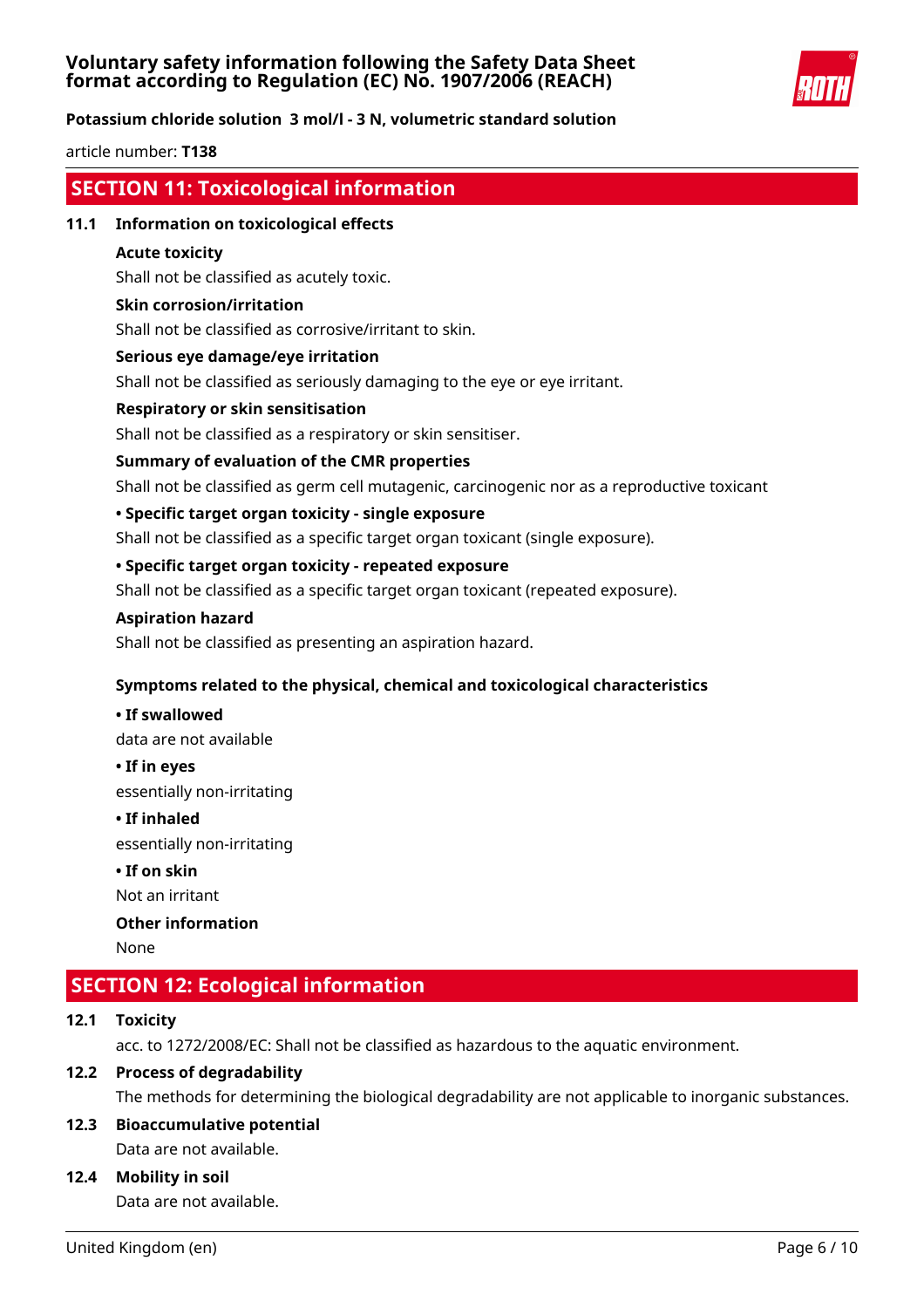

article number: **T138**

- **12.5 Results of PBT and vPvB assessment** Data are not available.
- **12.6 Other adverse effects** Data are not available.

## **SECTION 13: Disposal considerations**

## **13.1 Waste treatment methods**



Consult the appropriate local waste disposal expert about waste disposal.

## **Sewage disposal-relevant information**

Do not empty into drains.

#### **13.2 Relevant provisions relating to waste**

The allocation of waste identity numbers/waste descriptions must be carried out according to the EEC, specific to the industry and process.

#### **13.3 Remarks**

Waste shall be separated into the categories that can be handled separately by the local or national waste management facilities. Please consider the relevant national or regional provisions.

## **SECTION 14: Transport information 14.1** UN number **14.1** UN number **14.1** UN number **14.2** UN proper shipping name not relevant **14.3** Transport hazard class(es) not relevant Class - **14.4** Packing group **not relevant not assigned to a packing group 14.5** Environmental hazards **none (non-environmentally hazardous acc. to the danger**ous goods regulations) **14.6 Special precautions for user**

There is no additional information.

**14.7 Transport in bulk according to Annex II of MARPOL and the IBC Code** The cargo is not intended to be carried in bulk.

## **14.8 Information for each of the UN Model Regulations**

**• Transport of dangerous goods by road, rail and inland waterway (ADR/RID/ADN)** Not subject to ADR, RID and ADN.

## **• International Maritime Dangerous Goods Code (IMDG)**

Not subject to IMDG.

**• International Civil Aviation Organization (ICAO-IATA/DGR)**

Not subject to ICAO-IATA.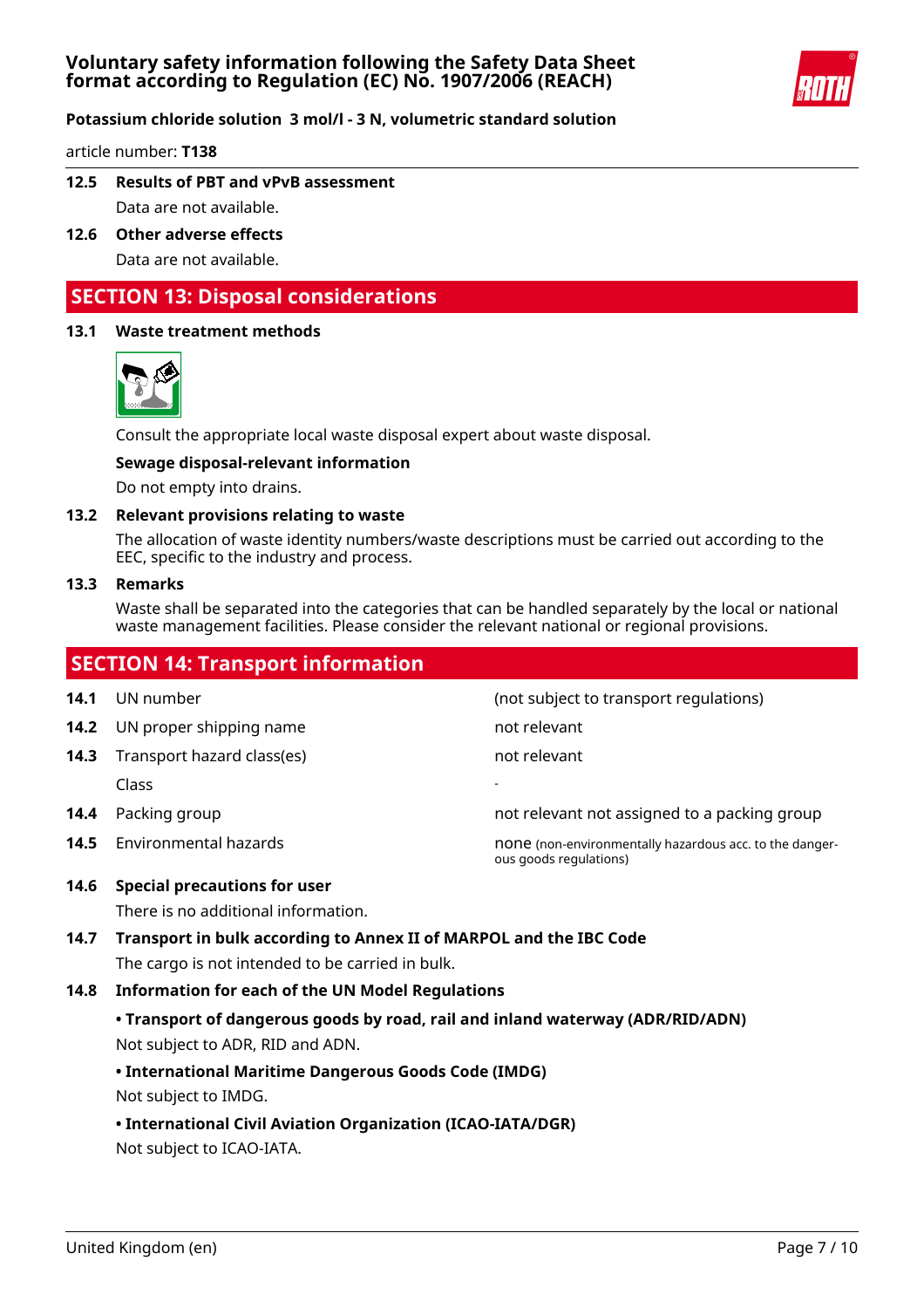

**Potassium chloride solution 3 mol/l - 3 N, volumetric standard solution**

article number: **T138**

## **SECTION 15: Regulatory information**

## **15.1 Safety, health and environmental regulations/legislation specific for the substance or mixture**

**Relevant provisions of the European Union (EU)**

## **• Regulation 649/2012/EU concerning the export and import of hazardous chemicals (PIC)** None of the ingredients are listed.

## **• Regulation 1005/2009/EC on substances that deplete the ozone layer (ODS)**

None of the ingredients are listed.

## **• Regulation 850/2004/EC on persistent organic pollutants (POP)**

None of the ingredients are listed.

## **• Restrictions according to REACH, Annex XVII**

None of the ingredients are listed.

#### **• Restrictions according to REACH, Title VIII**

None.

## **• List of substances subject to authorisation (REACH, Annex XIV)/SVHC - candidate list**

none of the ingredients are listed

#### **• Seveso Directive**

| 2012/18/EU (Seveso III) |                                       |                                                                                            |              |
|-------------------------|---------------------------------------|--------------------------------------------------------------------------------------------|--------------|
| <b>No</b>               | Dangerous substance/hazard categories | Qualifying quantity (tonnes) for the application of lower and upper-tier re-<br>quirements | <b>Notes</b> |
|                         | not assigned                          |                                                                                            |              |

## **• Directive 75/324/EEC relating to aerosol dispensers**

## **Filling batch**

#### **Deco-Paint Directive (2004/42/EC)**

| <b>VOC content</b>                                   | 0 %<br>09/1 |  |
|------------------------------------------------------|-------------|--|
| Directive on industrial emissions (VOCs, 2010/75/EU) |             |  |
| <b>VOC content</b>                                   | 0 %         |  |
| <b>VOC content</b><br>Water content was discounted   | 09/1        |  |

#### **Directive 2011/65/EU on the restriction of the use of certain hazardous substances in electrical and electronic equipment (RoHS) - Annex II**

None of the ingredients are listed.

#### **Regulation 166/2006/EC concerning the establishment of a European Pollutant Release and Transfer Register (PRTR)**

None of the ingredients are listed.

## **Directive 2000/60/EC establishing a framework for Community action in the field of water policy (WFD)**

None of the ingredients are listed.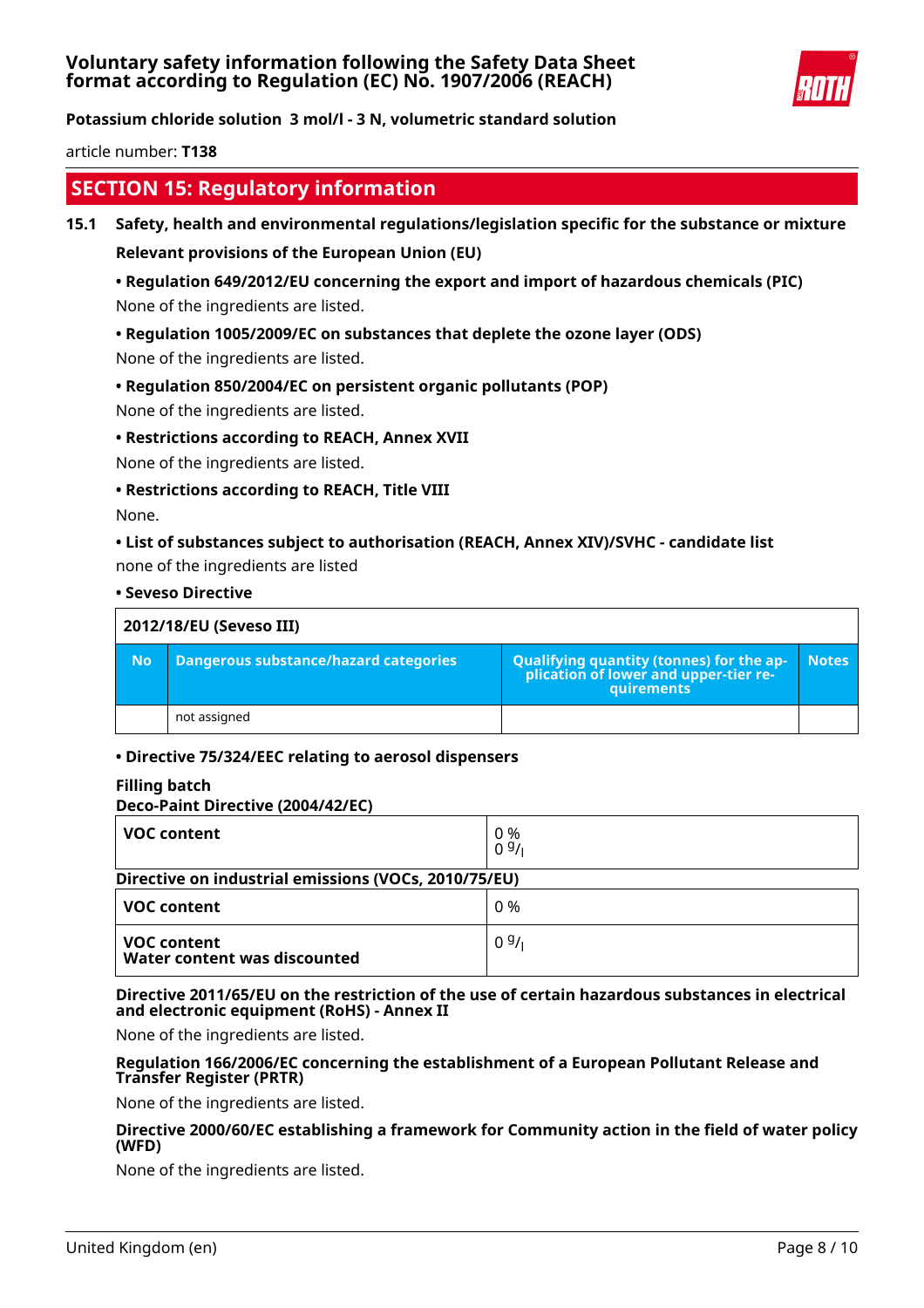

article number: **T138**

## **Regulation 98/2013/EU on the marketing and use of explosives precursors**

none of the ingredients are listed

## **Regulation 111/2005/EC laying down rules for the monitoring of trade between the Community and third countries in drug precursors**

none of the ingredients are listed

## **National inventories**

| <b>Country</b> | <b>National inventories</b> | <b>Status</b>                  |
|----------------|-----------------------------|--------------------------------|
| AU             | <b>AICS</b>                 | all ingredients are listed     |
| CA             | <b>DSL</b>                  | all ingredients are listed     |
| <b>CN</b>      | <b>IECSC</b>                | all ingredients are listed     |
| EU             | ECSI                        | all ingredients are listed     |
| EU             | REACH Reg.                  | all ingredients are listed     |
| JP             | <b>CSCL-ENCS</b>            | all ingredients are listed     |
| <b>KR</b>      | KECI                        | all ingredients are listed     |
| МX             | <b>INSQ</b>                 | all ingredients are listed     |
| <b>NZ</b>      | NZIoC                       | all ingredients are listed     |
| PH             | <b>PICCS</b>                | all ingredients are listed     |
| <b>TR</b>      | <b>CICR</b>                 | not all ingredients are listed |
| TW             | <b>TCSI</b>                 | all ingredients are listed     |
| US             | <b>TSCA</b>                 | all ingredients are listed     |

#### **Legend**

| <b>AICS</b>  | Australian Inventory of Chemical Substances                             |
|--------------|-------------------------------------------------------------------------|
| CICR         | Chemical Inventory and Control Regulation                               |
|              | CSCL-ENCS List of Existing and New Chemical Substances (CSCL-ENCS)      |
| <b>DSL</b>   | Domestic Substances List (DSL)                                          |
| ECSI         | EC Substance Inventory (EINECS, ELINCS, NLP)                            |
| <b>IECSC</b> | Inventory of Existing Chemical Substances Produced or Imported in China |
| INSO         | National Inventory of Chemical Substances                               |
| KECI         | Korea Existing Chemicals Inventory                                      |
| NZIoC        | New Zealand Inventory of Chemicals                                      |
| PICCS        | Philippine Inventory of Chemicals and Chemical Substances               |
|              | REACH Reg. REACH registered substances                                  |
| TCSI         | Taiwan Chemical Substance Inventory                                     |
| <b>TSCA</b>  | Toxic Substance Control Act                                             |
|              |                                                                         |

## **15.2 Chemical Safety Assessment**

Chemical safety assessments for substances in this mixture were not carried out.

## **SECTION 16: Other information**

#### **Indication of changes (revised safety data sheet)**

| <b>Section</b> | <b>Former entry (text/value)</b> | Actual entry (text/value)                                                                     | Safety-<br>relev-<br>ant |
|----------------|----------------------------------|-----------------------------------------------------------------------------------------------|--------------------------|
| 14.4           | Packing group:<br>not relevant   | Packing group:<br>not relevant not assigned to a packing group                                | yes                      |
| 14.8           |                                  | • International Civil Aviation Organization (ICAO-<br>IATA/DGR):<br>Not subject to ICAO-IATA. | yes                      |